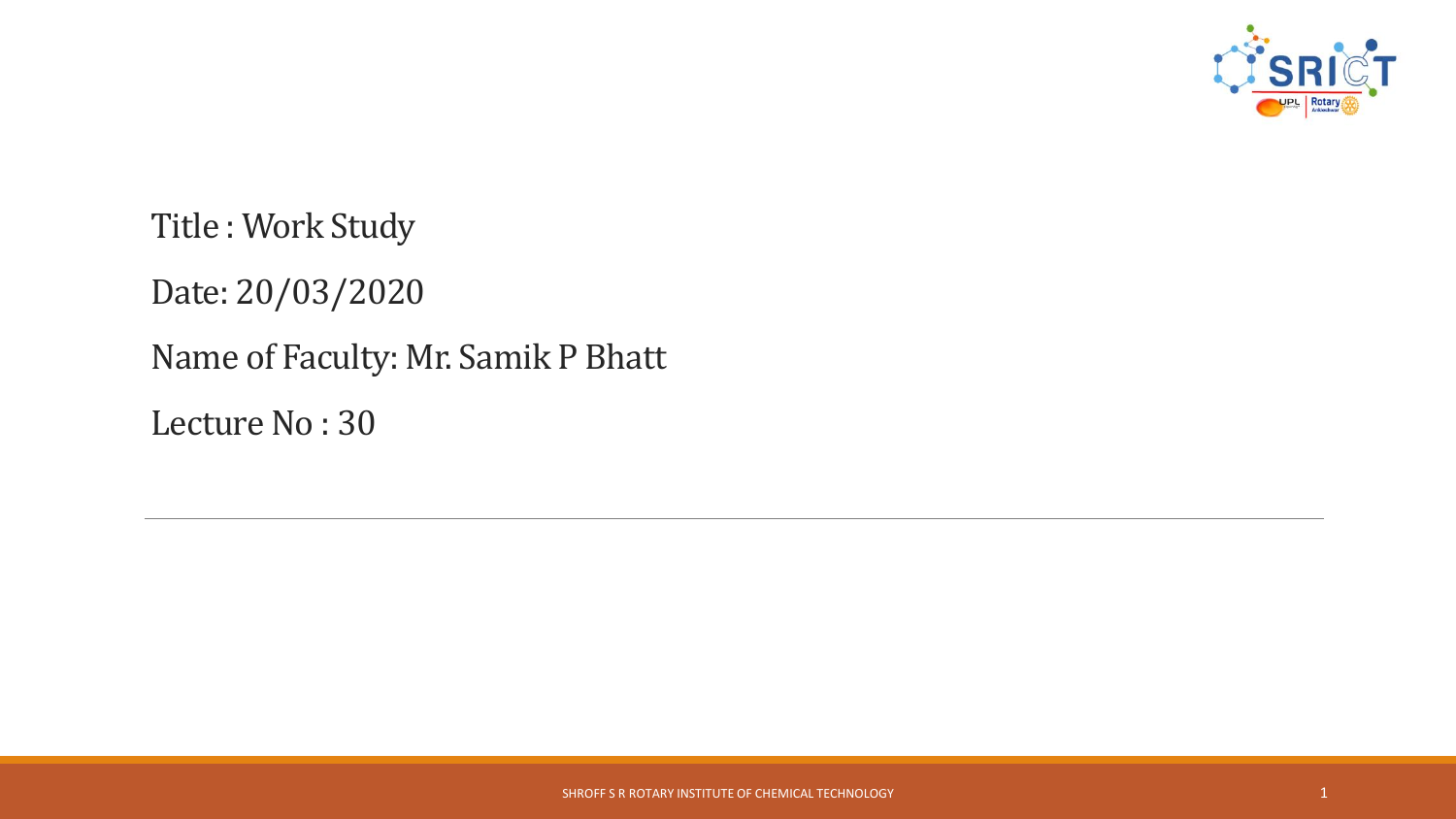## Basic work study procedure

- •Select the job or process or the operation to be studied
- •Record all relevant facts about the job or process or operation
- •Examine critically all the recorded facts
- •Develop the new method
- •Measure the work content and establish the standard time
- •Define the new method
- •Install the new method
- •Maintain the new method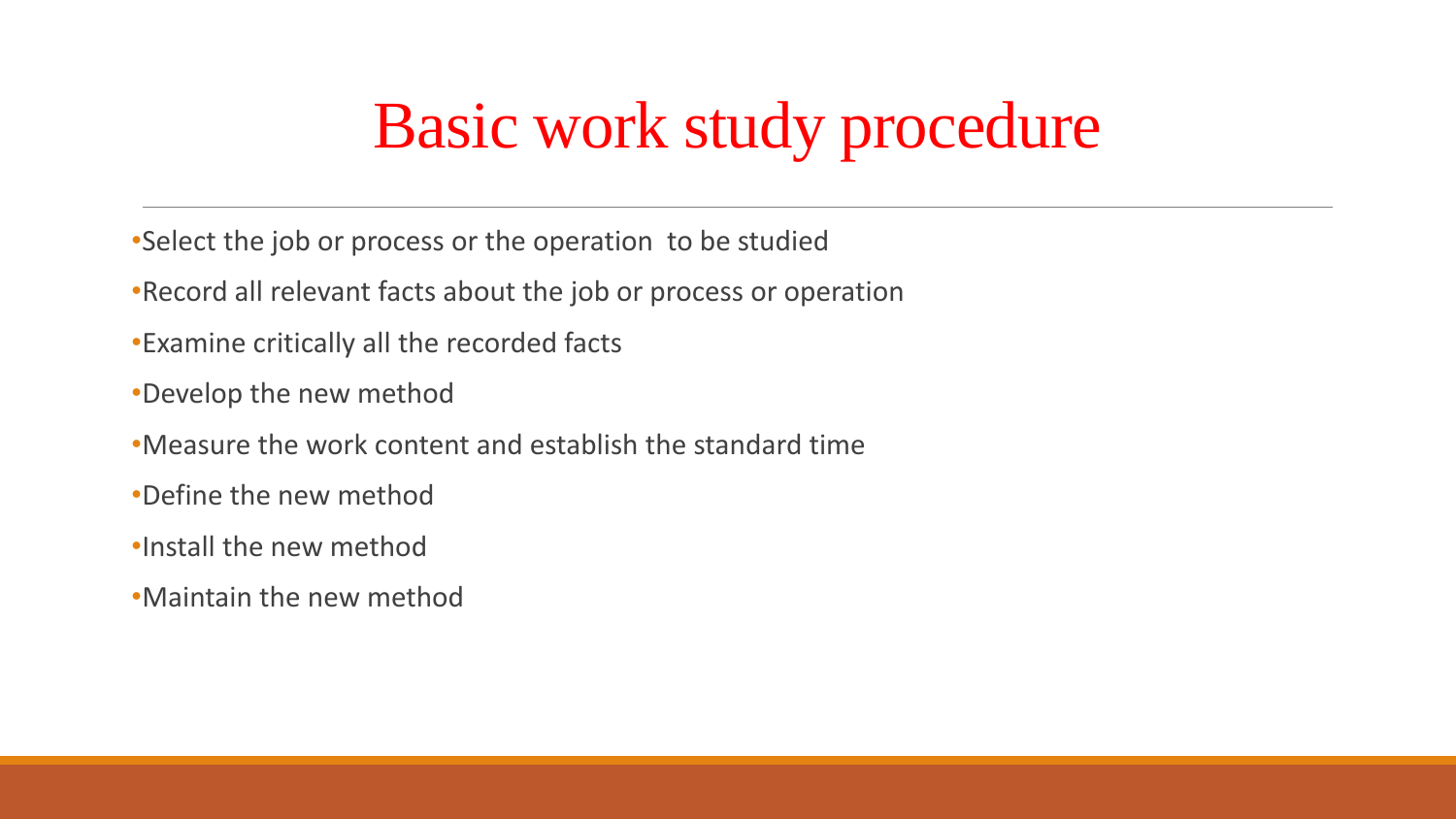#### COMMONLY USED RECORDING **TECHNIQUES**

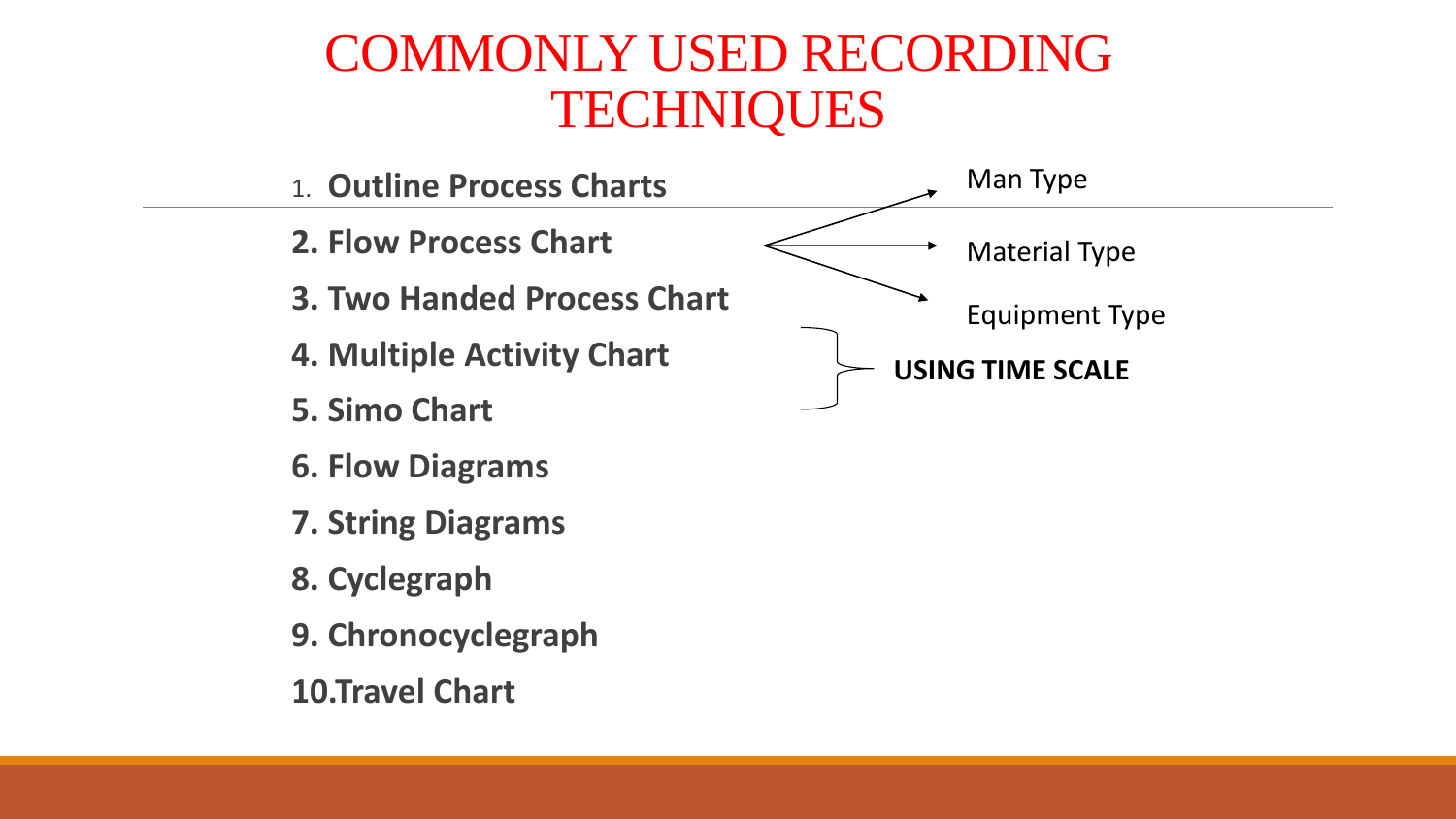## Method Study

*It is the systematic recording & critical examination of existing and proposed ways of doing work, as a means of developing and applying easier and more effective methods and reducing cost*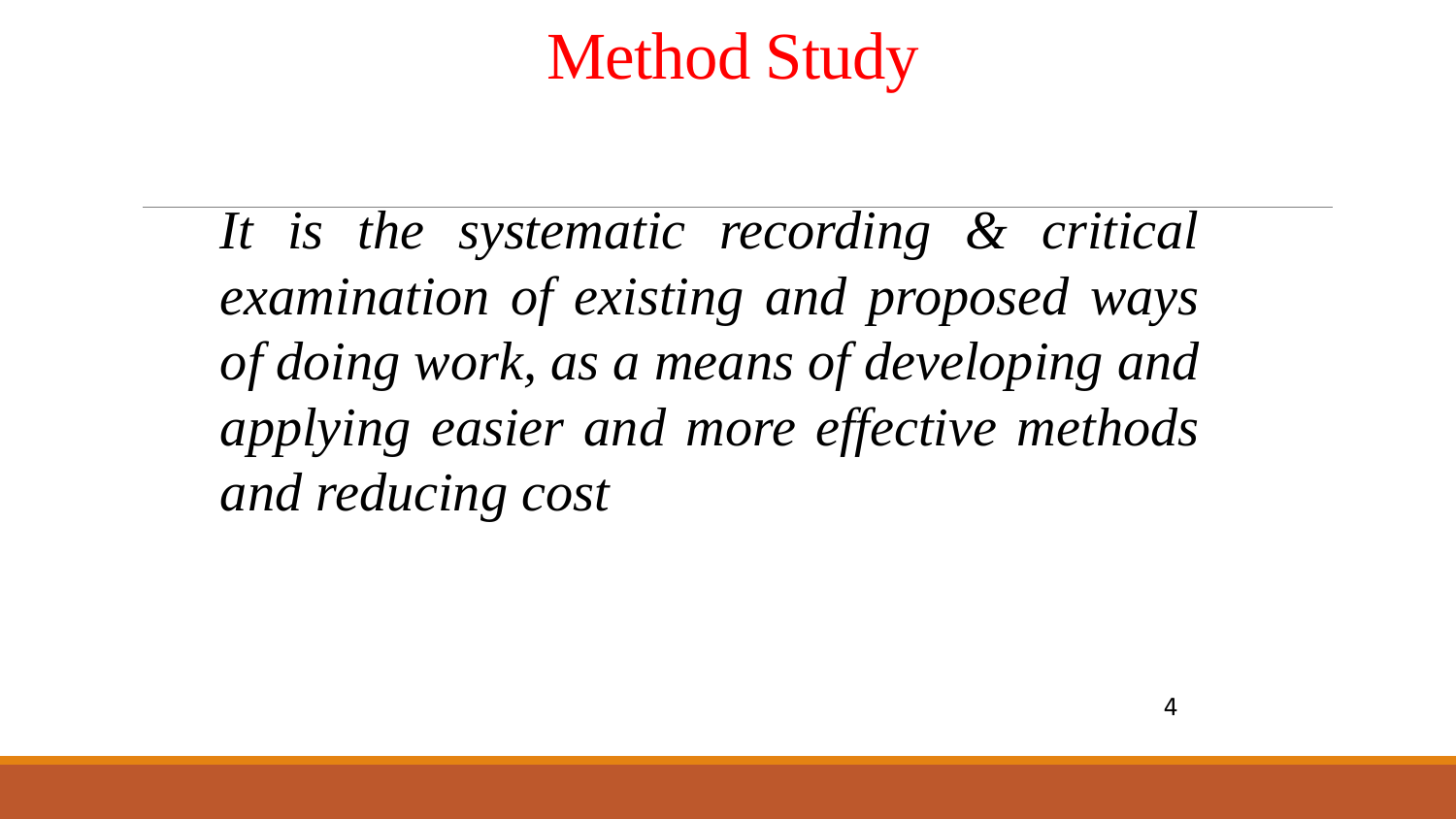# Method Study

#### *Objectives*

- *Critical examination of facts*
- *Develop best possible solution*
- *Eliminate unnecessary operations*
- *Add value & Avoid delays*
- *Optimize 3M*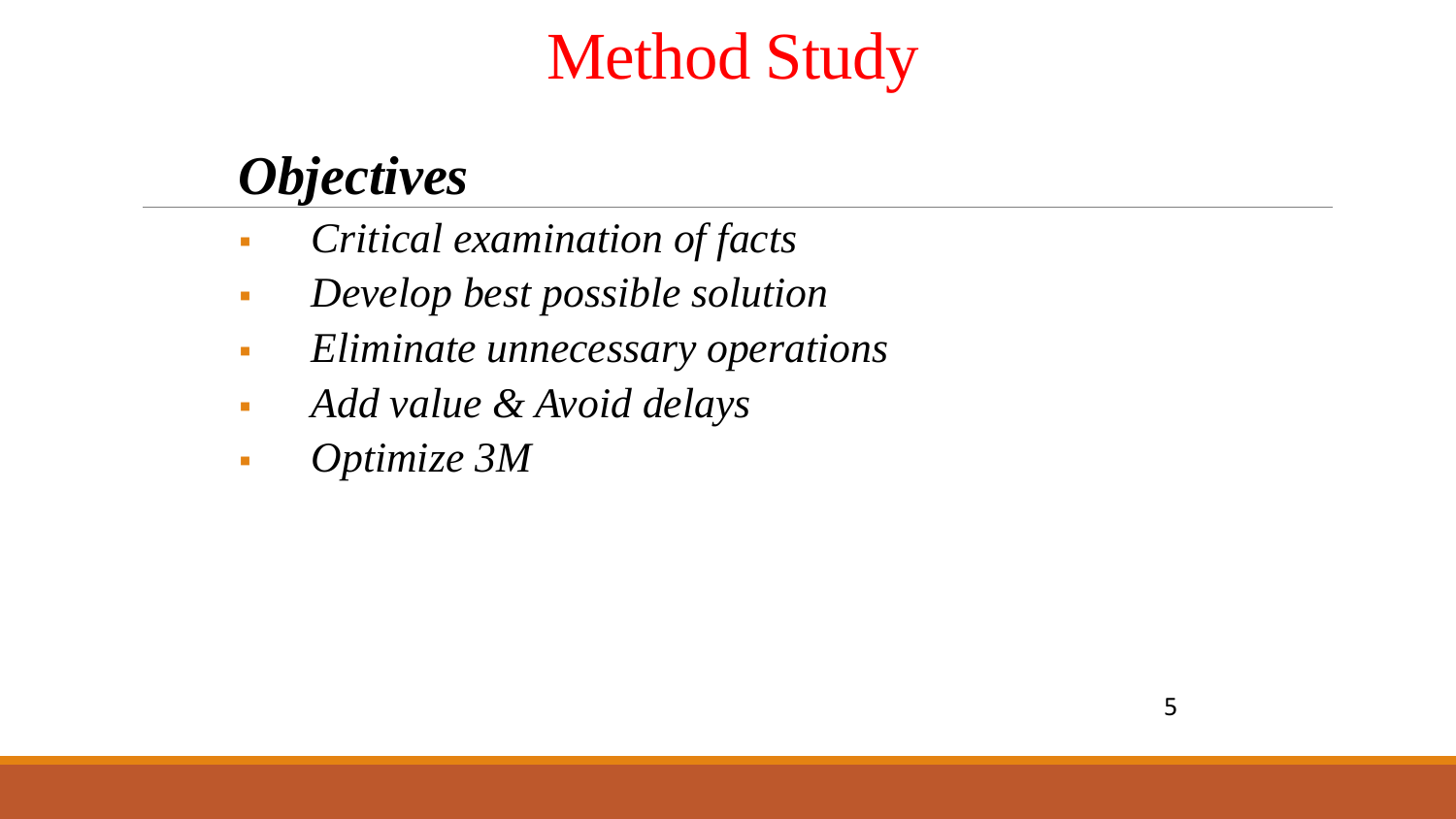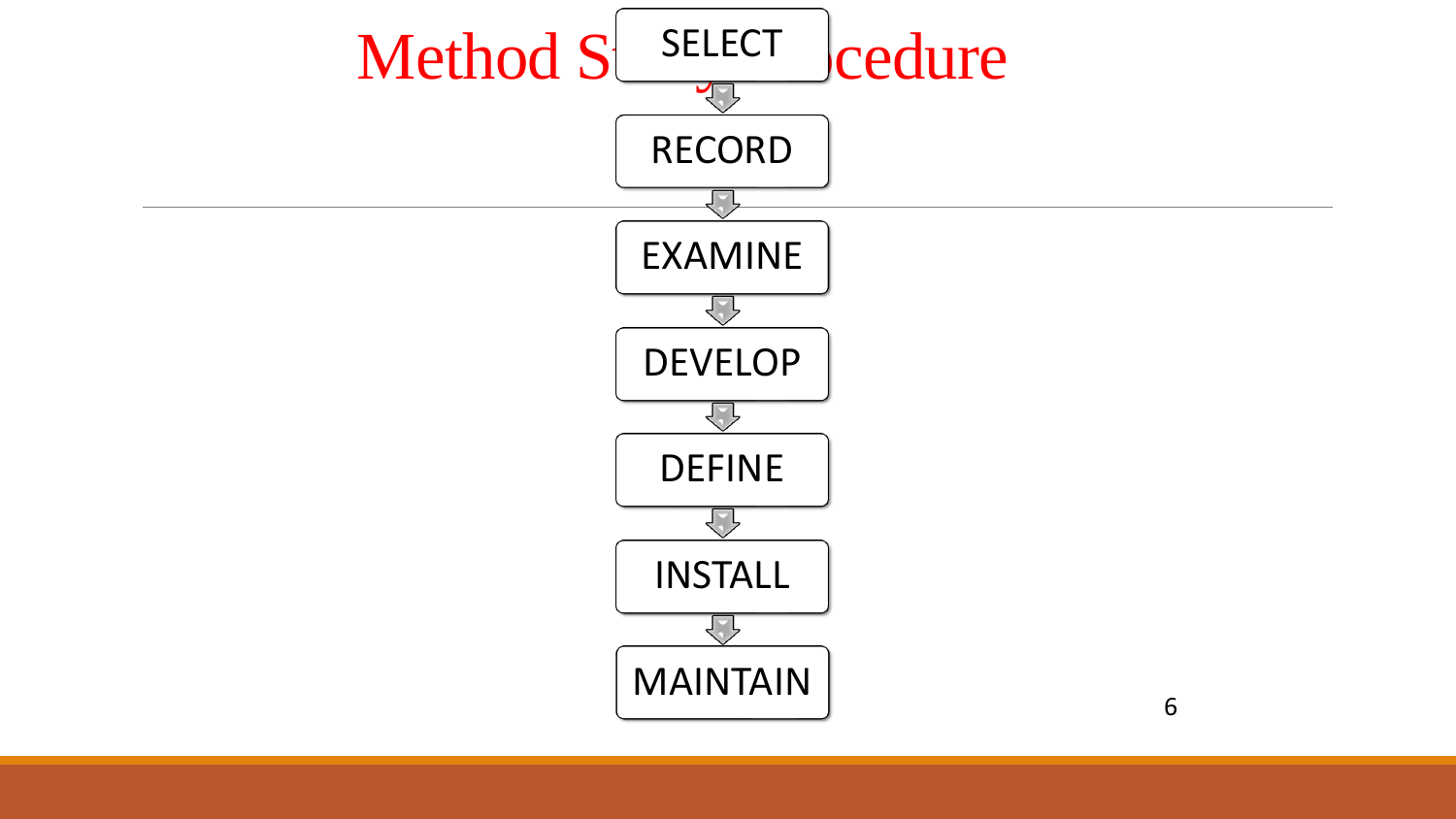### Method study or methods analysis

Work methods analysis or method study is a scientific technique of observing , recording and critically examining the present method of performing a task or operation with the aim of improving the present method and developing a new and cheaper method. It is also known as method improvement or work improvement .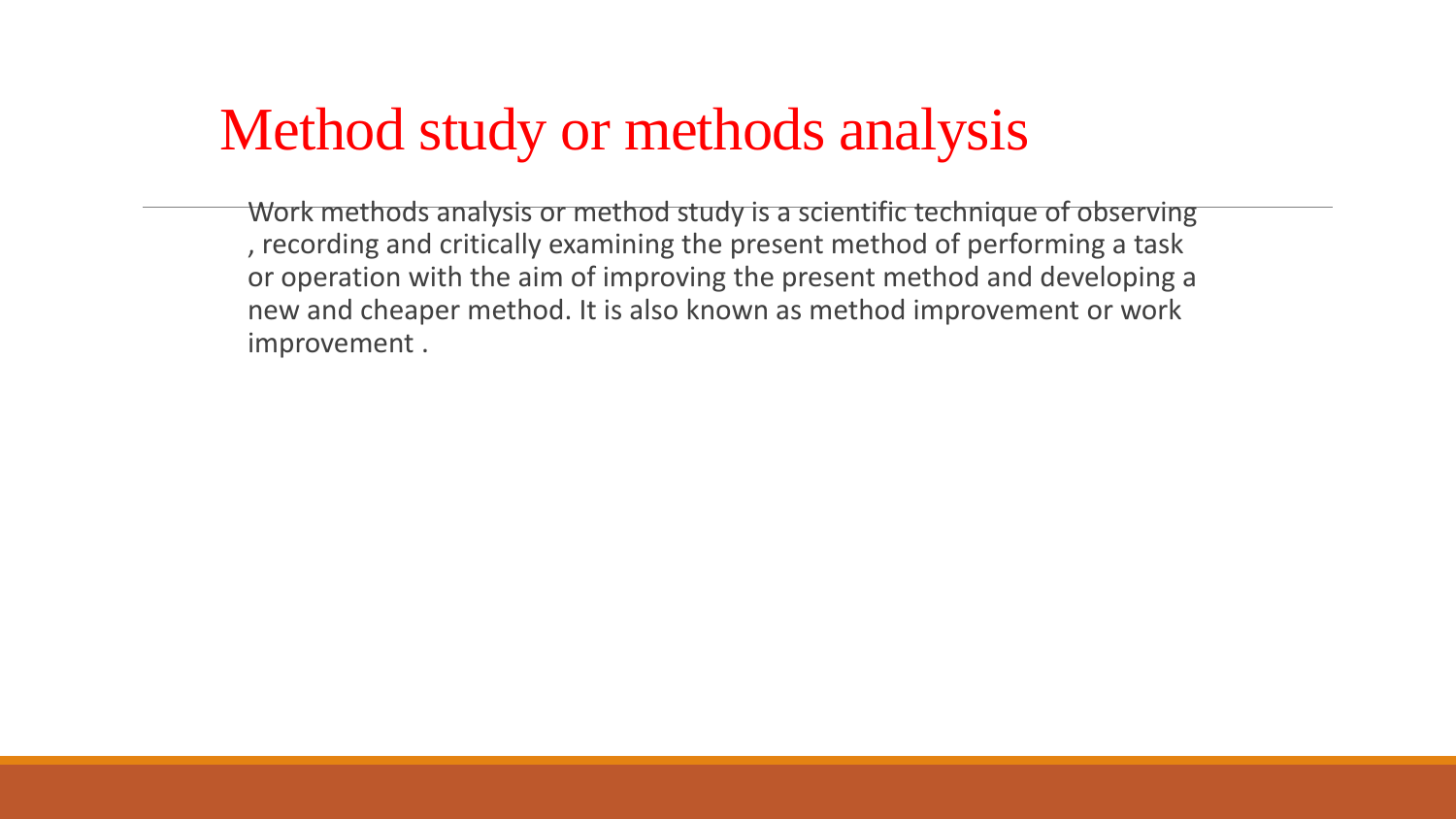## Cont'd

•It encompasses the study of work processes, working conditions and equipments and tools to carry out the job.

•Method study may be understood as the systematic recording and critical examination of existing and proposed ways of doing work, as a means of developing and applying easier and more effective methods and reducing costs.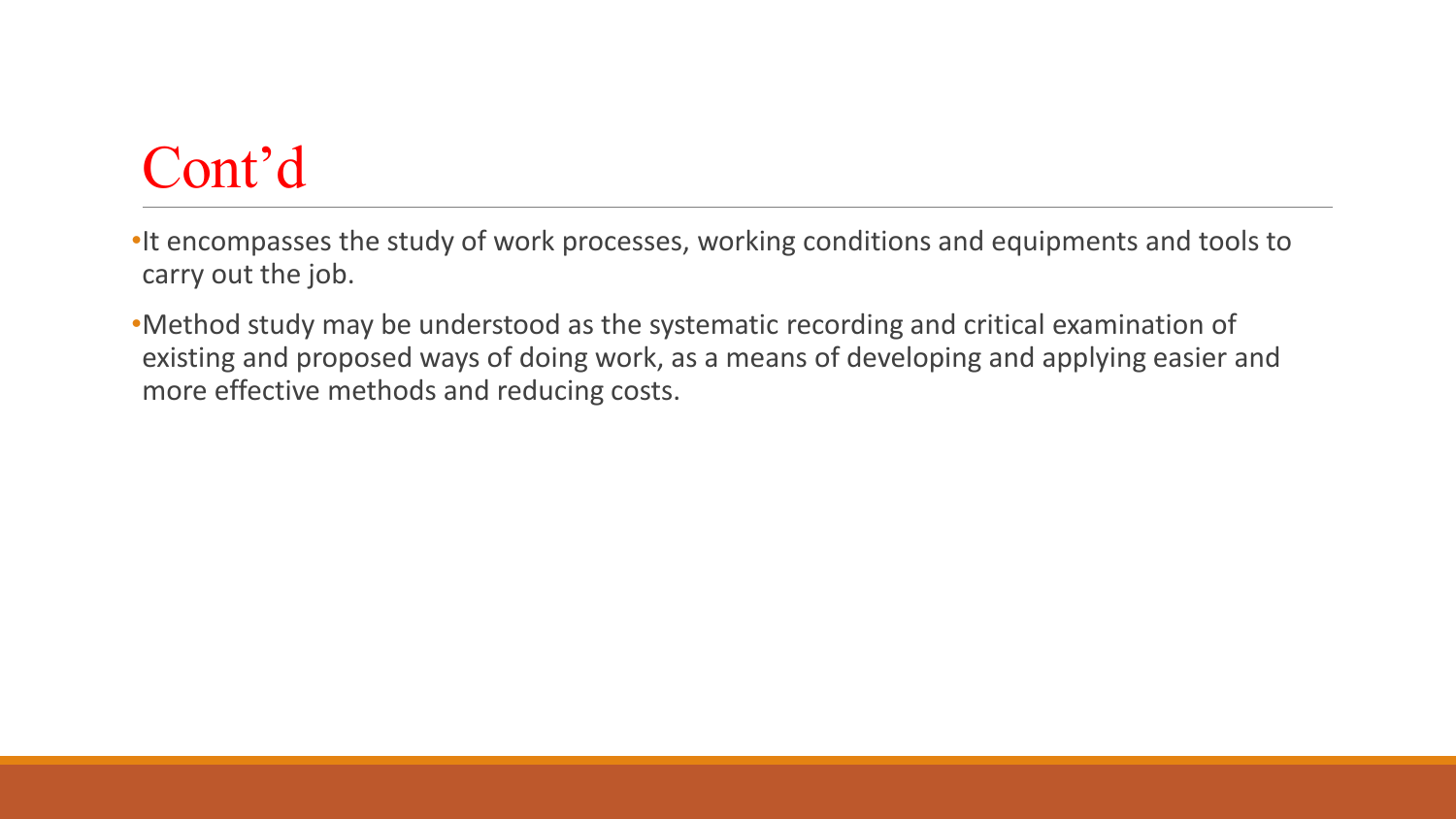### Objectives of method study

•To study the existing proposed method of doing any job, operation or activity

- •To develop an improved method to improve productivity and to reduce operating costs
- •To reduce excessive material handling or movement and thereby reduce fatigue to workmen
- •To improve utilisation of resources
- •To eliminate wasteful and inefficient motions
- To standardise work methods or processes, working conditions , machinery, equipments and tools.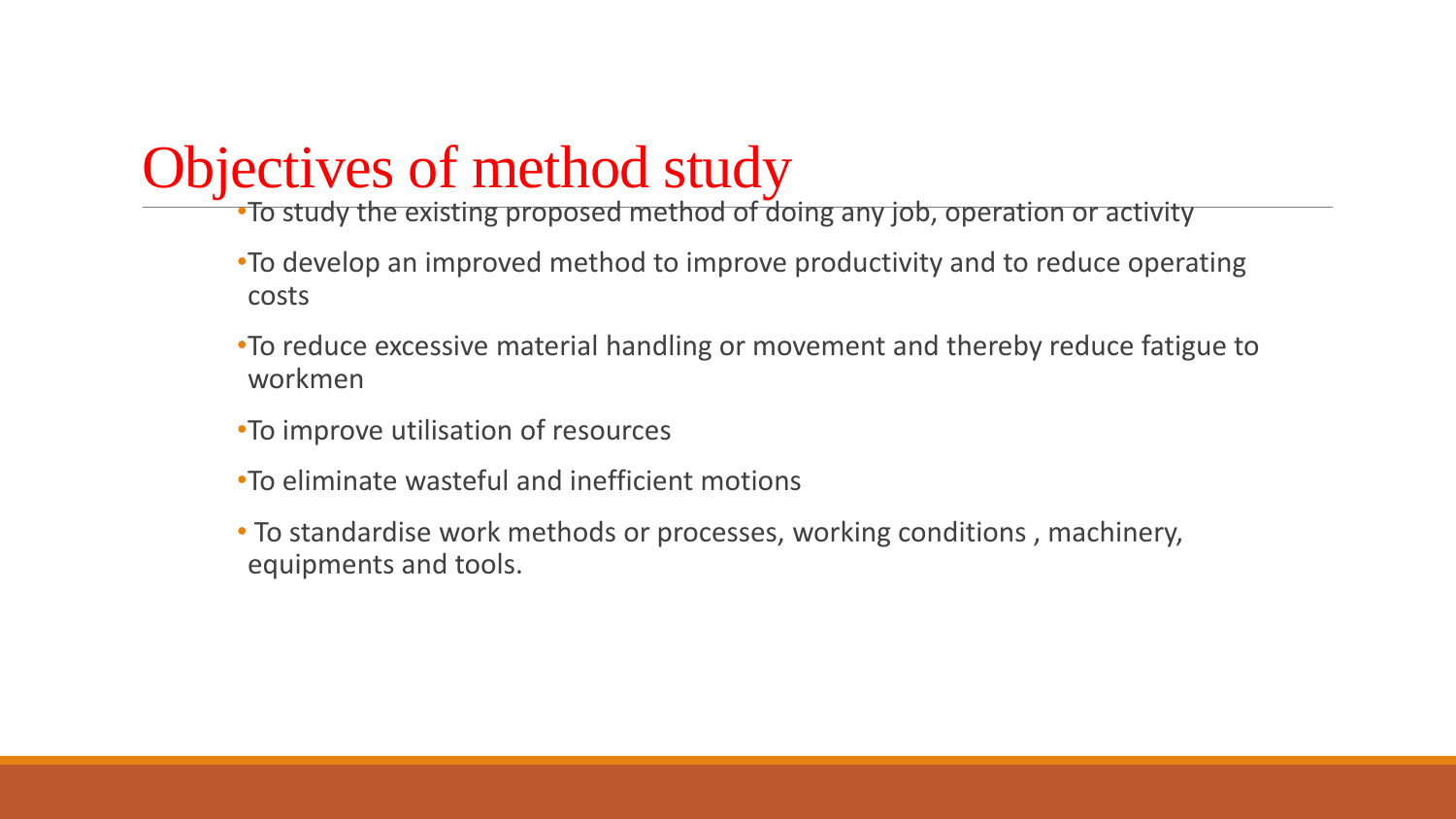### Advantages of method study

- •Work simplification
- •Improved working method ( cheaper method)
- •Better product quality
- •Improved work place layout
- •Improved equipment design
- •Better working conditions
- •Better material handling
- •Improved work flow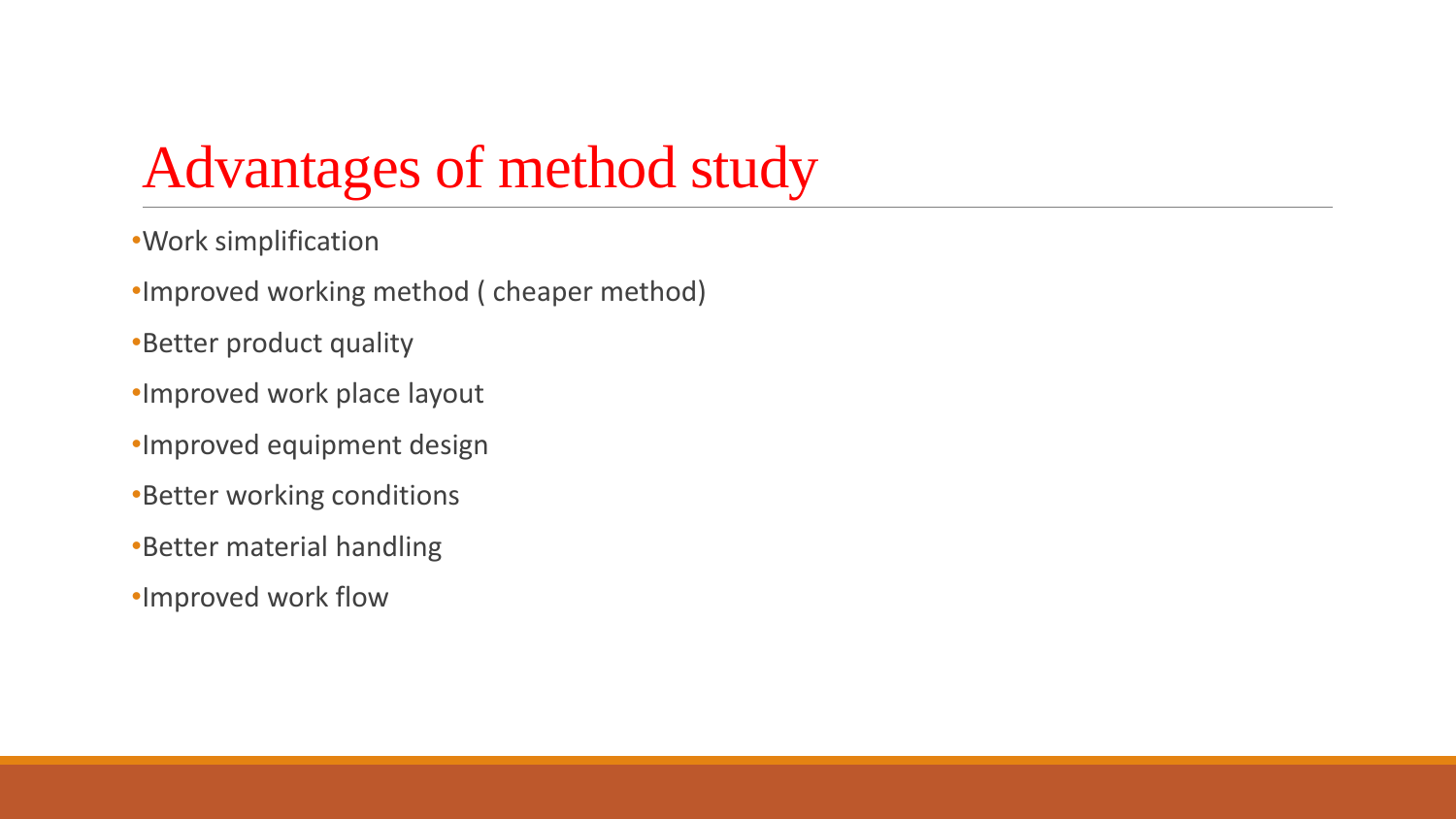### Cont'd

- •Less fatigue to the operator
- •Optimum utilisation of all resources
- •Higher safety to work men
- Shorter production cycle time
- •Higher job satisfaction
- •Reduced material consumption and wastages
- •Reduced manufacturing cost and higher productivity